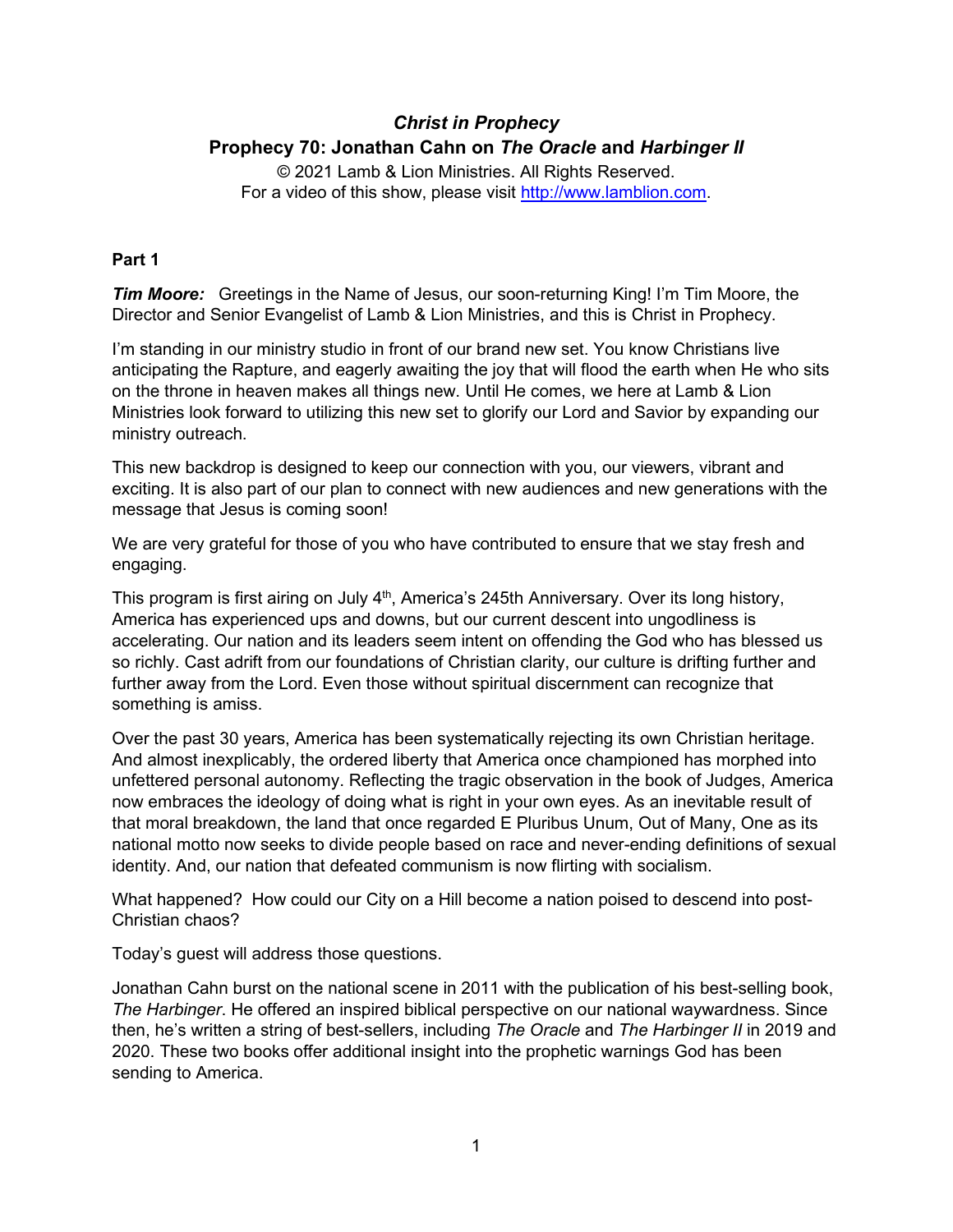Lamb & Lion Ministries had hoped to host Jonathan last year, but Covid disruption prevented us from getting together. Thankfully, we found a way to connect in 2021 at Jonathan's headquarters in Wayne, NJ.

# **Part 2: Interview with Jonathan Cahn at Beth Israel in Wayne, New Jersey**

*Tim Moore:* Well, obviously you have a gift for weaving together Bible prophecy, Scriptural truths, and what I will call nuance definitions of Hebrew words to communicate compelling truths. So, how did you come up with all the incredible insights that you share with us through your writing?

**Jonathan Cahn:** Well, it is the Lord. And again, it usually it comes, kind of like, I'll use this word, but a download, that it comes usually over, it could be like *The Harbinger* was over two months of just, whoa, whoa, and I could not reproduce that. Same with *The Oracle* same with *The Paradigm* same with all those things came just like that, you know. And if just gets bigger, and bigger, and bigger. And when I need the next key, it's just someone says the word, or someone, so the Lord really just, I have no question, I don't take any credit for it, the Lord, it's the Lord.

*Tim Moore:* I'd like to turn to *The Oracle* first off, and so I was particularly taken by a series of incredible coincidences that you recounted in *The Oracle*. In hindsight it seems pretty obvious that there are no coincidences, but what are merely separate and seemingly unrelated threads of history that are being woven together by God Himself into a beautiful tapestry; and we see that oftentimes in hindsight, the fulfillment of Bible prophecy. For instance, you write about the journey of Mark Twain to the Holy Land, something I've talked about, he wrote a book called, *Innocence Abroad*, but that happened in 1867. So, explain the significance of that year, and how you came to understand it yourself.

*Jonathan Cahn:* Yeah, well, there is a mystery, and it says the oracle, and it says the Jubilee and mystery is unveiled. The Jubilee was a time of restoration, and whatever you've lost you get it back; you return home. Well, there are no people like the Jewish people who have lost. And yet, God we know prophetically in the end times is bringing them home. So, could that mystery of the Jubilee actually be behind the restoration of Israel in the end times to this day? Well, the amazing thing is Moses said, he said, "Listen you are going to be scattered all over the world." And it says, "A stranger will come to the land, and he will bear witness and he'll say this land is cursed, it's beyond hope." And then Moses says, the first time he starts talking about, I'll bring you back. Well, amazing thing, is could that have ever happened? A stranger did come to the land, and he came, and he bore witness, exactly, in fact he uses words that Moses said he would say.

# *Tim Moore:* He certainly did.

*Jonathan Cahn:* And it was Mark Twain, who is not a believer. And he comes and he writes the book. He has no idea that he is being used for prophecy, and he does it in 1867. Now, when he does it, that year, becomes the beginning of the mystery, because he does it when it is hopeless, and all of a sudden strange things start happening in the land. And for instance, the same year Jerusalem after 2,000 years is discovered, biblical Jerusalem rises. The same year the land is released so that the Jewish people can purchase it, same 1867, Jubilee. And if you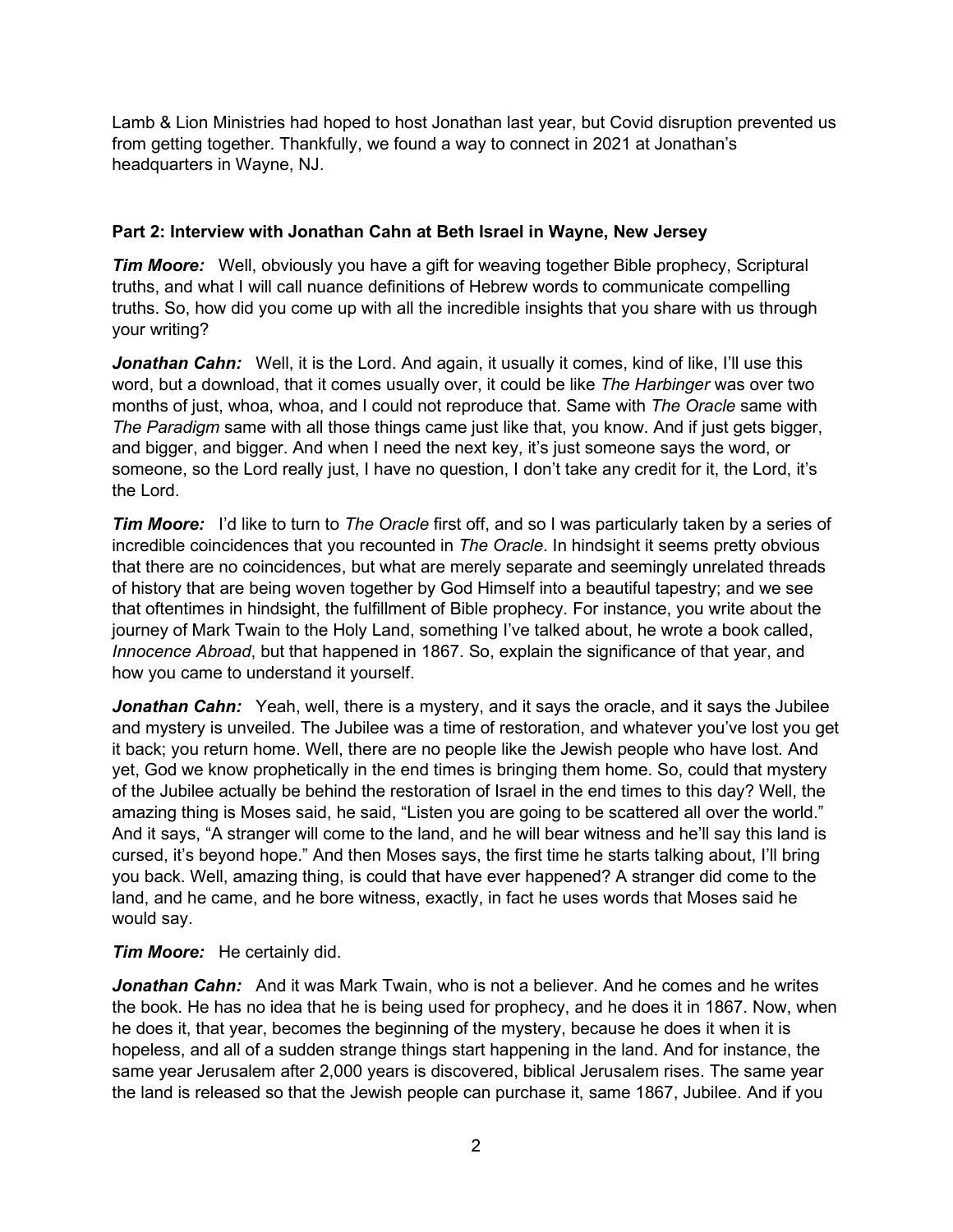count 50 years, I won't got into now, but if you count every 50 years, the next 50 years from there the Jubilee is 1917. What happens? Anything happen? The restoration of the land to the Jewish people. Count another Jubilee it brings you to 1967, the restoration of Jerusalem, Six Day War. Count another Jubilee takes us to 2017, first time in 2,000 years Jerusalem is proclaimed as the capital of Israel. Everything like clockwork.

*Tim Moore:* It is amazing. And 1967, you just touched on the fact, as you mentioned in your book, that the Ottoman Empire allowed Jews to begin buying land in 1867, and also Charles Warren began to explore Jerusalem and discover all of its archaeological roots.

### *Jonathan Cahn:* Yeah.

*Tim Moore:* Fantastic coincidences. But there are no coincidences with God.

**Jonathan Cahn:** Yeah, listen, you'll get all of world history is happening that this could happen. I mean even you have a world war, World War I, yet look at where it goes at the end, you have a Six Day War. All these things are coming together including America. I mean, it is amazing, yes.

*Tim Moore:* With the other thing I will mention even about Mark Twain he is the quintessential American author, and he had such a grounding in biblical language, but he was not a believer himself. So, he was not going looking for something to be a fulfillment of Bible prophecy. He was almost an ultimate skeptic, but he wrote in such a way that he communicated clearly.

**Jonathan Cahn:** All the more amazing, that here is somebody who didn't even believe and is used by God to fulfill biblical prophecy. And before the end of his life, he ends up running into a man, they have a friendship, it turns out to be Theodor Herzl who is going to be restoring Israel. I mean it is amazing.

*Tim Moore:* Amazing. Amazing. Well, you also like to reference the Jewish Parashat, or parshah; portions of Scripture that are allotted to be read each day within the Jewish community. Where did that allotment of Scripture portions originate, and how did you come to recognize the amazing overlap of Scriptures and the historic events time after time, after time that have occurred in the past 150 years?

**Jonathan Cahn:** Yeah, amazing things. First of all, it came from the days of Messiah you had a portion that was read in the synagogues every week, they would open up the scrolls and they'd have a portion to be read. It began crystalized kind of in the Middle Ages, so it's been in every synagogue you have the same Scriptures being read, they open the scrolls; they have the Scripture. Amazing, I started seeing, whoa this one happened there.

For instance, we mentioned Mark Twain, he comes there in his final, the finale of his journey in Israel he is walking the streets of Jerusalem, and do you know what is happening? They are opening up the scrolls and they are reading, appointed for that day is the prophecy that the stranger will come to the land, and he has no idea.

Then you look, for instance, at the next Jubilee, you look at 1917 and they are opening and they are reading about the first mention of Abraham claiming Beersheba. Well, that week, that Israel after 2,000 years, the British army restores, they capture Beersheba for the Jewish people.

*Tim Moore:* Yes, they do.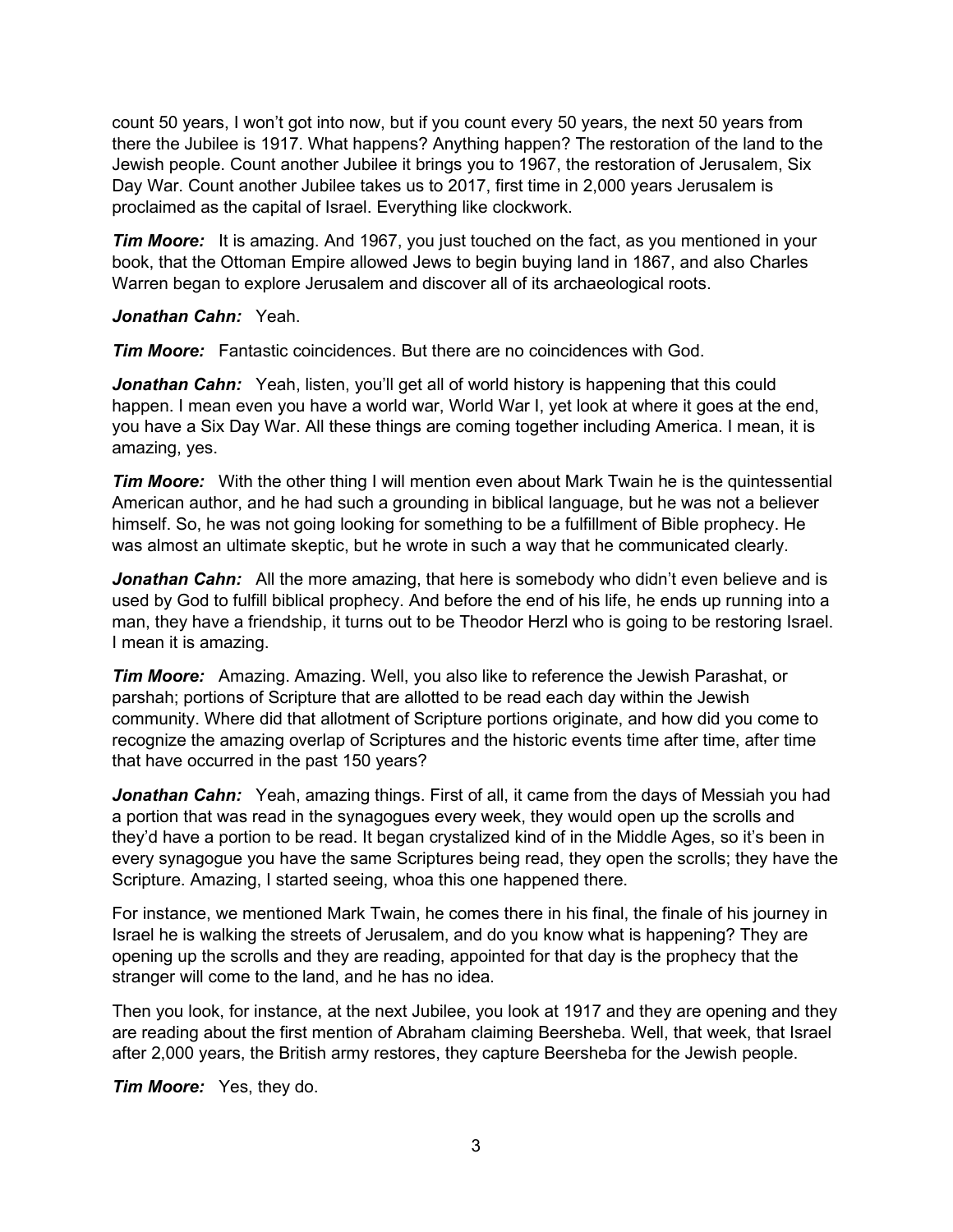**Jonathan Cahn:** I'll give you another one, I mean it is amazing, but another one is that look at that, there is a time when the Jewish people when the United Nations vote for Israel, to go back to Israel, and it is going to be called Israel for the first time, it's going to be called Israel. Well, the thing is that the Scripture that day, it was a Sabbath, that day they were opening the Scripture and it is the Scripture of Jacob returning to the land and being called Israel, it is the birth of Israel.

And I'll just mention one more. On May 14<sup>th</sup>, the day that Israel was born, it was a Friday night, and it's a Sabbath, so there is an appointed Word. What is the appointed Word? It's the appointed Word where God says, "I will bring them back to the land. I will plant them in the land. They will blossom and nobody will remove them again." On that day that they announced it.

*Tim Moore:* Amazing. You know and we are familiar with a portion of Scripture when Jesus went to the synagogue He opened a portion of Scripture that day, read it, and said, "It is fulfilled in your hearing."

*Jonathan Cahn:* That's right.

*Tim Moore:* And it was that particular Scripture, on that particular day.

*Jonathan Cahn:* That's right.

*Tim Moore:* So, we are familiar with that concept, but you have just opened up a world of beauty in how all those days have fallen prophetically just as God intended.

*Jonathan Cahn:* Amazing. It shows you how God is in charge of everything.

*Tim Moore:* Well, I am going to follow up with what you said, and what you expanded on with the year 1867, and the prayer shawl. So, let's do it this way, let's have a bit of a lightening round regarding some of the other topics you raised in *The Oracle*. So, what is Herzl's countdown?

*Jonathan Cahn:* Herzl, was the founder of modern Israel, before he dies, actually in his diary, he writes down, listen, he says they had a congress, and they said, "You know what? Today I founded the Jewish state, nobody will believe me, but in at least 50 years the whole world will see it." He writes it down in 1897, add 50 years, Jubilee by the way, Jubilee and it comes to 1947, when Israel is voted into existence. But when I looked even deeper, when you look at the date of his diary, it goes back to the exact, it leads you to the exact day, 50 years.

*Tim Moore:* When the UN voted for the Partition Plan?

*Jonathan Cahn:* Yes, 50 years to the day.

*Tim Moore:* Amazing. Alright, next one: What is the Masada algorithm?

*Jonathan Cahn:* Okay, another one, when the Jewish people lost Jerusalem; they lost Jerusalem, the Romans came in in 70 AD, then a few years later they lose Masada, the last stance. You got Jerusalem, and then Masada, it's all over. But in the restoration of Israel, if you reverse it all, because now it is restoration, reverse it all, it means the Jewish people will return to Masada, reverse it, then they will return to Jerusalem. Well, they do. They return to Masada, and then, but here's the thing, if you count the time in ancient times from the fall of Jerusalem until the fall of Masada, and reverse it from when they return to Masada, and that means they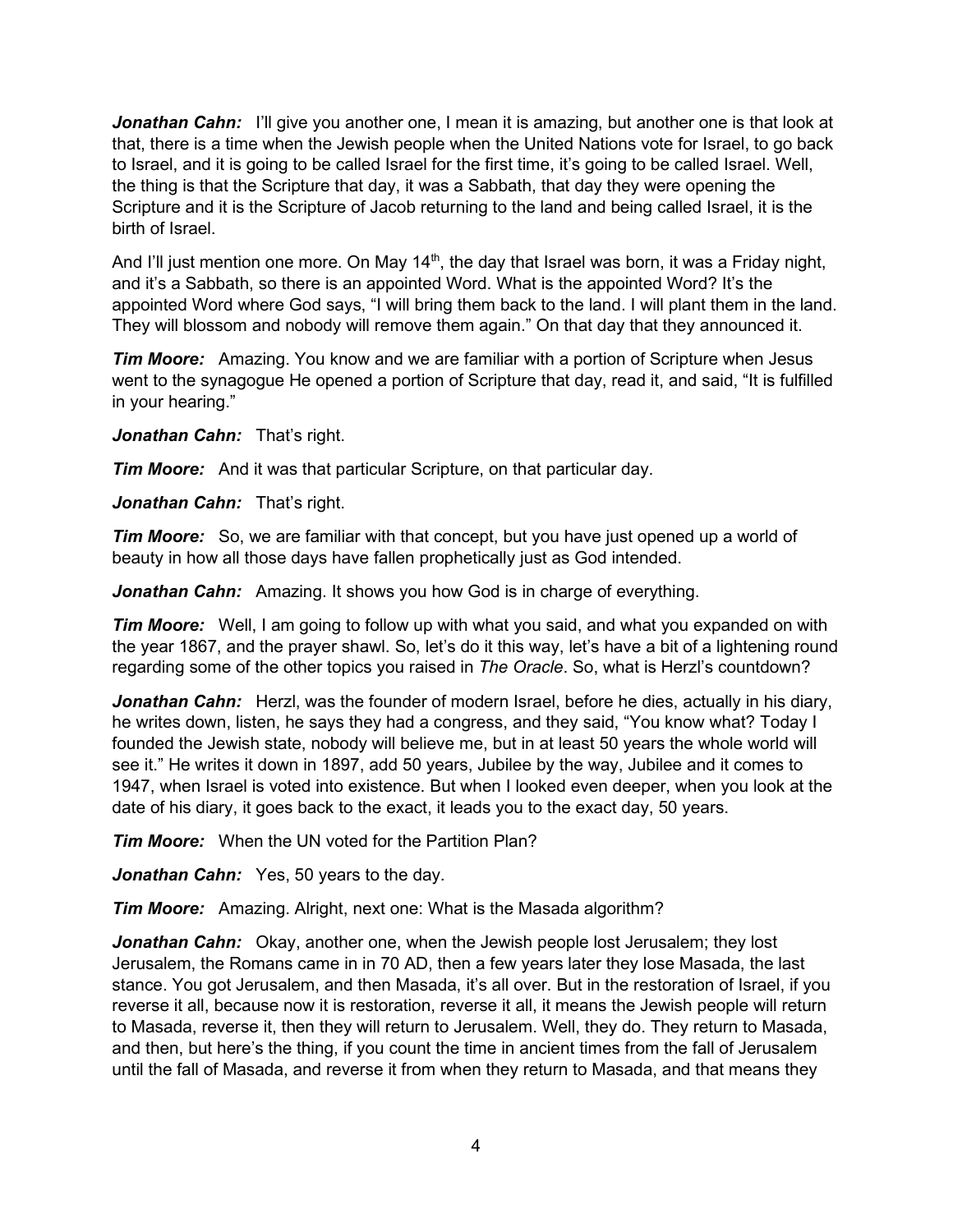are going to return to Jerusalem, it gives you, it ends up pointing out to the day June  $7<sup>th</sup>$ , 1967, the day that Israel returned to Jerusalem.

*Tim Moore:* Wow! Wow! You know what? I am looking forward to being in Heaven when the Lord points out all the ways that He wove history together, and we sometimes didn't see it. You my friend have just peeled back some of the layers of mystery to reveal these things to us today. Alright, so moving on, what is the Jubilee in man?

*Jonathan Cahn:* Okay, 1967 is another Jubilee and what is the restoration? Everyone shall return to their land that they have lost. Well, Jerusalem is what they lost, so in 1967 Jubilee, the Israeli soldiers come on the Temple Mount which is really where it all began. Okay, now, what happens during Jubilee? You sound the shofar. At the moment that the soldiers returned to the Temple Mount a shofar is sounding, they hear a shofar. And the guy who is sounding it is named Rabbi Goren, Rabbi Shlomo Goren. Now, he's not doing it because he knows it is Jubilee, he's just doing it at the moment. Rabbi Shlomo was born in 1917 the other Jubilee. So, now, he's 50 years old. He's a living Jubilee. He is sounding the sound of the Jubilee. As they come they return to their land, Jubilee, and when I looked deeper, Tim, the name Goren actually means threshing floor, the place that they returned to was the threshing floor. And it also means, in Hebrew it means threshing floor, in Polish it means the horn. The horn. He was born for this whole thing.

*Tim Moore:* My goodness. Well, and we've just touched the surface on *The Oracle* so folks, get a copy of *The Oracle* if you haven't read it, and please dive right in because this is just a touch of what is explained there in that great book.

# **Part 3**

**Tim Moore:** The Harbinger II focuses attention once again on 9/11, here in the United States, and observes the lingering fall-out from that tragic day. So, you actually write this, you said, "Since those days there have been those who have turned to God and the rising of movements for the purpose of turning and pockets of revival, but for a massive return, or a national turning, it has not happened. And America's mainstream culture has turned only further, and more brazenly away, and in this as well, America is following in the ominous path of Ancient Israel." Now, I would only submit we are also like Ancient Judah.

# *Jonathan Cahn:* Oh, yeah.

*Tim Moore:* Blessed beyond measure, but also turning away from the God who has blessed us. So, let's briefly review the four-parts of that book, *The Harbinger II*. In Part 1 you reintroduce us to Nouriel, who is your young man who is sort of the account writer of what has happened. And again, I've talked to you about the fact that his name harkens back to the light of God. But Part 2 is called the Unrevealed, what does that refer to?

**Jonathan Cahn:** Okay, the thing is *The Harbinger II* was the only book I held off for eightyears holding back from writing it because I knew when I wrote the *The Harbinger*, *The Harbinger* is about the beginning template of judgment, not the end. It's what begins. When that first strike comes on the land that is the beginning. Then the nation has a window of time to come back. And if it doesn't, great shakings come on the land. So, in 2019 and I'm praying, and basically the Lord leads, it is going to be *The Harbinger II* and I had a very strong sense, and I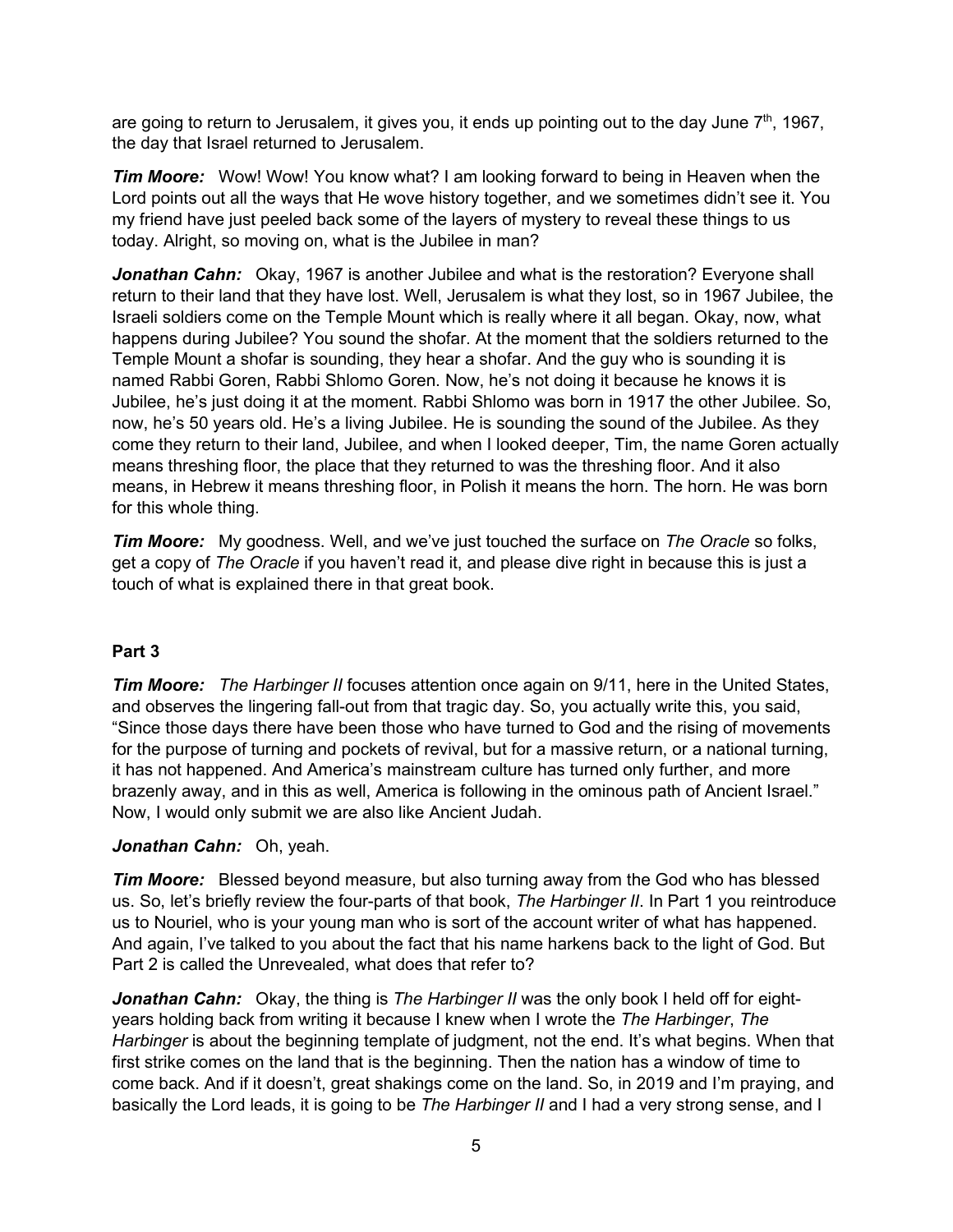shared it from this podium where we are right now, that I believe that 2020 was going to be a year of great shakings and it was going to be the continuation of *The Harbinger* the mystery, so I had to write it at that time.

So, it has three parts, one is the unrevealed are the things that I didn't reveal back then; there was more that I didn't reveal then I did reveal in *The Harbinger*. So, the second part is the manifestation of what has happened since. And the third part is what is happening now, and where we are going.

So, I'll just give a quick taste of the unrevealed. For instance, I never shared this, one is that before the strike of 9/11 came, that week that opened up all around New York City, and around the world, they are opening up the scrolls to that parshah. And what they opened up to is appointed for leading into 9/11 is the Scripture where God warns a nation that has known Him, that is turning away, that now the judgments are coming. And it describes the judgments. It says an enemy is going to come from far away, he'll come like an eagle, descending, swooping down. And literally the first plane that began 9/11 it has an image on the back which is an image of an eagle swooping down. I won't go through all that. But I'll tell you, on the morning of 9/11 all throughout the northeast, the shofar, the ancient sound of the watchman starts sounding exactly as the events occur. We can't go into it, but there is so much, but that is just a little taste of it.

*Tim Moore:* Wow, the unrevealed. And you have much more where that came from. What about the second part, or part three in the book itself, is The Manifestations. Where does that take us?

*Jonathan Cahn:* That is, what has happened since *The Harbinger* came out, it has not stopped. The warnings have continued, and the harbingers have appeared. And for instance, one of them involves that tree, we were talking about that tree before. One of the nine harbingers, originally, it didn't stop, it continued on. This tree at Ground Zero and manifested one of the most powerful signs of judgments, I won't go through it, but it is there. Another one is when a nation, when Israel was entering into judgment the signs of false gods, the images of gods appear in the land. Well, it happened in New York, the biggest image of a false god on planet earth, they converted the Empire State Building into a foreign god, the god Kali of death and destruction over New York City.

#### *Tim Moore:* Kali or Shiva which is it?

*Jonathan Cahn:* Kali. Which is linked to Shiva actually. And not only the day that they do it, by the way, the scrolls are being opened in New York City, and the scroll was God warning the nation do not make an image that is going to lead to judgment. And there is so much, I won't go through the details, but even one of the most dramatic Supreme Court decisions, part of it America's apostasy takes place on the day that God removed the wall that judgment would come to the nation.

**Tim Moore:** Wow. You know I actually, when I read that in your book I went to the internet and I looked up a copy of that picture, and sure enough on a day when they were putting pictures of bunny rabbits and animals, they ended with that photo. And you think: Who in their right mind wanted to put that false pagan god up? But they did. It was a demonstration, exactly what you are talking about, turning away from the true and living God to false and pagan gods.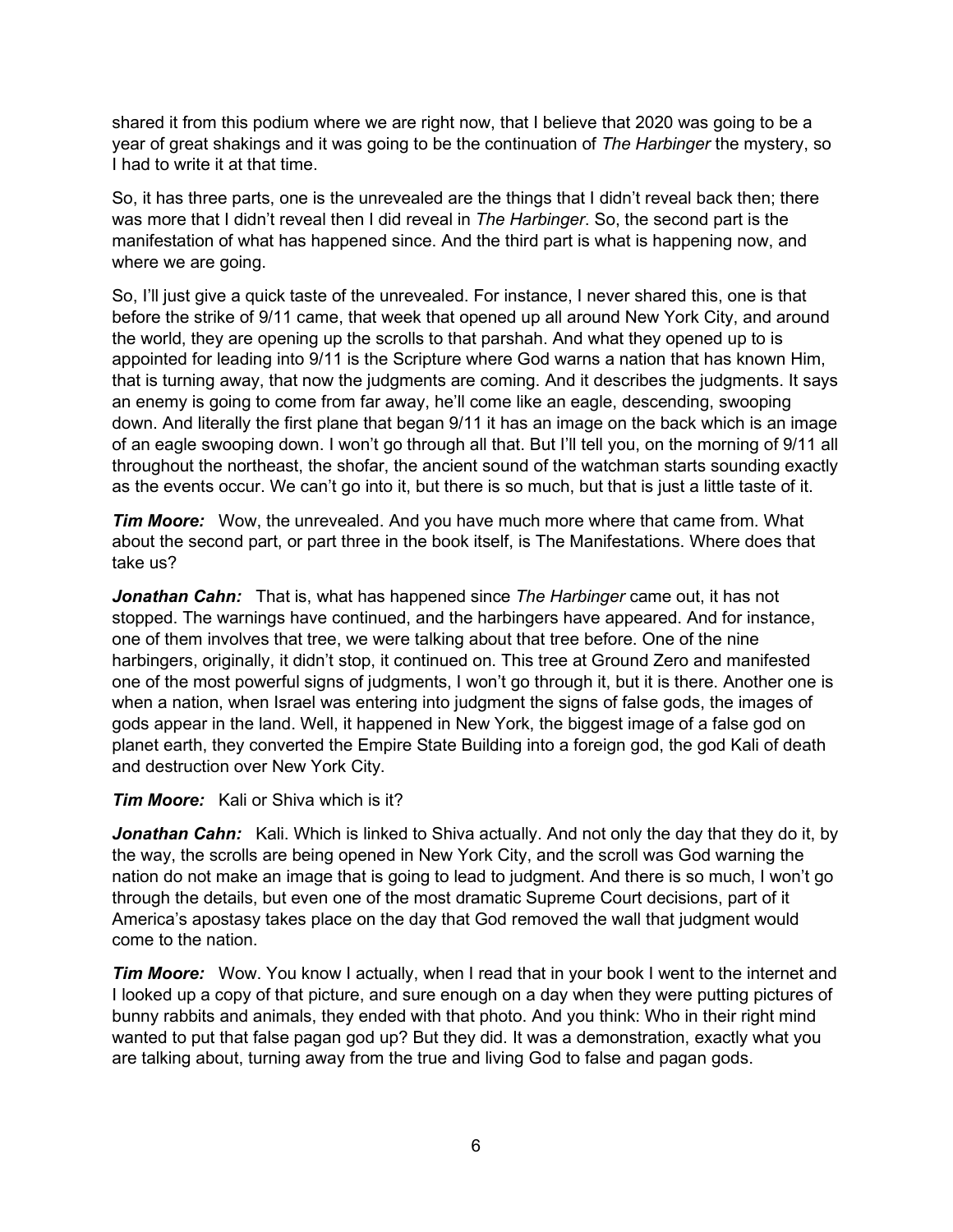Alright, well, the final part of your book, *The Harbinger II* is called The Coming, obviously that harkens to what is yet to come. What did that really deal with?

*Jonathan Cahn:* Yeah, what is happening now, and where it is going. Now, I started writing, when I knew I had to write the book, for 2020, I knew I had to warn God's people for that year. So, I started writing it January of 2020, and before, within two months the shakings come upon the land.

Now, when I look back, I looked back at the original book, *The Harbinger* it's a chapter called "Things to Come." It talks about how the shakings are going to come. It talks about the nation is going to be divided, there is going to be division. It talks about the break down of infrastructure. It talks about economic collapse. It talks about all these things that are happening, but it also gives a time thing.

There is a chapter in *The Harbinger* called, well, I won't even say what the chapter is, it will give it away, but I'll say this, the questions asked in the original *Harbinger* was asked: How long between that first shaking, and when the greater shakings come? Okay, now, *The Harbinger II* reveals it. Well, the answer is in ancient Israel it was 19-years, from the strike on the land, to the greater shakings. Well, when was the strike in the land with America? It was 9/11, it was 2001, add when is the 19<sup>th</sup> year? The 19<sup>th</sup> year is the year 2020, when the shakings come upon the land. So, literally, Tim, as I am writing the book, it's being fulfilled. It's happening. And one of the shakings that happens at the 19<sup>th</sup> year, and the prophet Jeremiah speaks about it, is a plague comes upon the land, and he actually links, actually I won't go through it, but it actually has the mystery behind the plague is linked to something very major with Jeremiah, and very major with America, that he actually gives the place where it going to come, it gives the dates of when it is coming to America. I mean it is mind boggling. But we are living in the mystery right now.

*Tim Moore:* Here's a question for you: Even as we begin this new year 2021, and as we continue to seem to descend into further paganism, secularism, drama, trauma and division, is God further lowering His hedge of protection around us, allowing us to experience the ramifications of rejecting Him?

**Jonathan Cahn:** It certainly seems that way. I mean look at what's happened, one thing after another, the shaking. By the way I didn't even mention, one of the things in the original *Harbinger* says civil disorder, disorder throughout the land. Well, it is all happening. Well, again that's why, Tim and I've never had this with a book before, that I knew that I had to write it now, it had to write it and have it come out. I believe that, listen, we are following this pattern. And that window, I saw the danger of that window of grace, those years, which is part of the biblical pattern coming to an end. And now, we are watching, I believe, it coming to an end. There's still, listen, at the end of *The Harbinger II* I talk about hope, and how to prevail no matter what goes on. You know there is hope with God, and what do we need to know for the future. But when you look at America if it doesn't not turn back, it's judgment.

*Tim Moore:* Well, obviously one of the ways that God allows judgment to come is He gives us over to a reprobate heart. So, whether it is embracing secularism, paganism, some of the things that we are turning our minds and hearts toward lead to these ramifications. So, all He has to do is allow the natural outcome of those choices to be manifest, and it seems to be happening.

Well, what would you say for Christians who are trying to weigh how to respond to a world that is growing darker by the day, how do we maintain our hope, and make sure that even as we are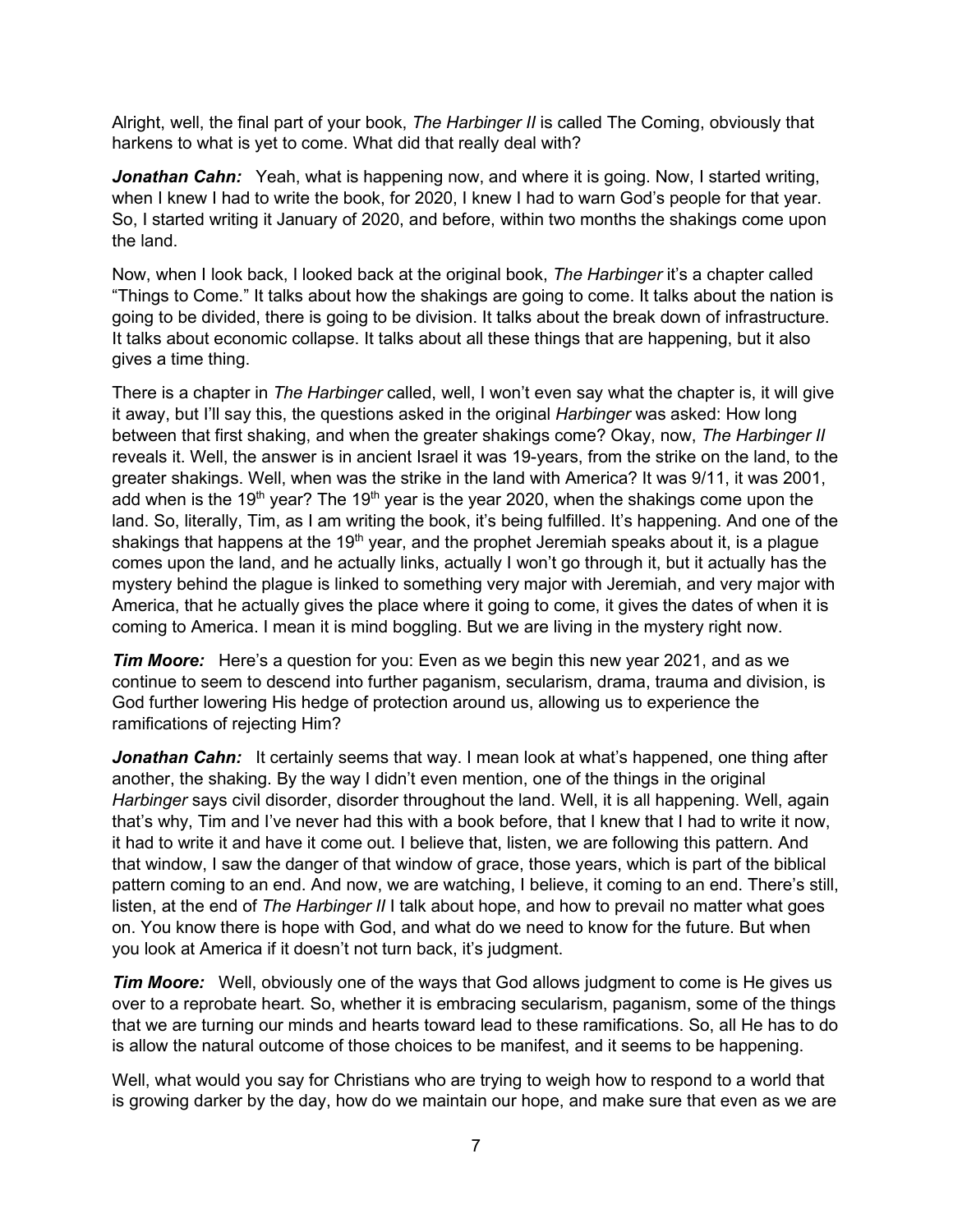present day realists, we maintain an eternal optimism, and share the hope of Christ, and what God has revealed to us with the world?

*Jonathan Cahn:* Yeah, all my books end with hope.

*Tim Moore:* Yes, they do.

*Jonathan Cahn:* For those who will say, yes, including *The Harbinger II* and what do we need to know? Well, the thing is this, we've got to be more all the more plugged into God. We have to be more connected to God. If you are not connected to God when this all happened, we need to be in prayer, we need to be in His presence. We need to be in faith because that's what's going to keep us.

And secondly, we touched, I know we touched this in the book that as the dark gets darker, the lights have to get brighter. So, don't be afraid of it because these are, as we said, these are the days of Elijah, these are the days of the people of God, so be bold, don't compromise because it says the eyes of the Lord are searching the entire earth, looking for the one whose heart is completely His. You be that one. You be that person. And He will lift you up. So, this could be our greatest moment. These are the moments that make Pauls and Esthers, and Elijahs and Moses. You don't have Moses without Pharoah. So, listen, don't fear, but this is your moment to rise up in God and go to higher ground, and God will use you mightily.

*Tim Moore:* For such a time as this.

*Jonathan Cahn:* For such a time as this.

*Tim Moore:* So, for those who don't already know the Lord as Savior, this is the time to do as you advocated on The Mall in Washington to return, to return to the Lord. But for those who are His, we are to be watchman, sounding the warning, and also declaring the truth of how to receive hope through faith in Jesus Christ.

**Jonathan Cahn:** Yeah, that's it. Don't be silent. Now, is the time. If the darkness is going crazy, you know that what you have is powerful. So, don't be silent. And the message is, listen, God is calling those who don't know Him to return. He's calling the Church to return to what it was in the book of Acts. And that's our opportunity, that's our chance right now.

*Tim Moore:* I am so glad I was able to connect with Jonathan Cahn at his headquarters at Beth Israel in New Jersey. He is right about the chance God is giving us right now. He is calling us to return to Him, as a nation, and as individuals. That is why Jonathan coordinated a Christian gathering known as "The Return" last year in Washington, D.C.

# **Part 4: How Then Shall We Live?**

*Tim Moore:* We'd like to end today's episode with a moment of application, what we call, How Then Shall We Live? So, before we close, the question remains: How bad is it in America today?

This spring, an Air Force Lieutenant Colonel was fired from his command position for decrying the rise of Marxism in the military. The Secretary of Defense has declared that climate change and the inclusion of transgendered troops are more pressing issues than the military threats that are rising around the world. Our Secretary of Health and Human Services is pursuing a radical agenda to promote unfettered abortions. And America is once again using its diplomatic clout to